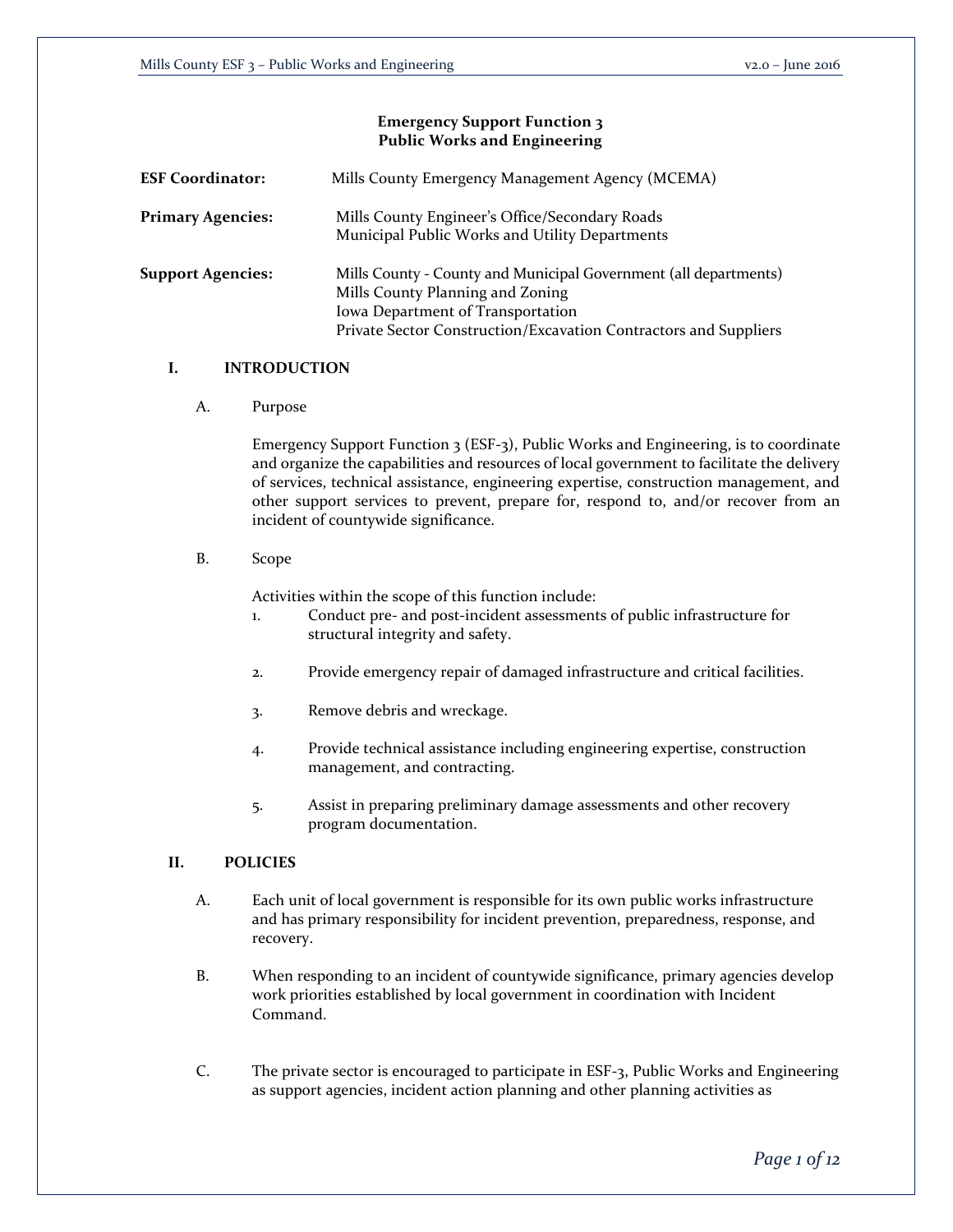appropriate. The private sector is also an essential partner in the rapid recovery of infrastructure and related services.

- D. Mills County and municipal agencies provide services to public land, roads, bridges and facilities under their respective jurisdiction.
- E. Local authorities are responsible for obtaining emergency environmental and historical preservation waivers, legal clearances needed for disposal of materials and demolition activities for the protection of threatened public, and private improvements in their respective jurisdiction. Authorized representatives, contractors, and subcontractors legally employed to carry out necessary work on government property, have the right to collect for costs incurred to carry out necessary work that follows disasters, including administrative costs. This includes, but is not limited to, debris removal and the demolition of unsafe or abandoned structures.
- F. Primary and support agencies will ensure that a continuity of operations plan is in place to maintain essential services.
- G. Primary and support agencies will be encouraged to participate in drills and exercises to test existing plans and procedures.
- H. All county and municipal agencies will maintain, at the MCEMA/Emergency Operations Center (EOC) and Mills County Communications Center, up-to-date contact lists on essential personnel and resource typing information on their equipment.
- I. Primary and support agencies will participate in post-disaster briefings and development of an After Action Report.

## **III. CONCEPT OF OPERATIONS**

- A. General
	- 1. The Mills County Engineer's Office/Secondary Roads is the lead agency for the coordination of public works emergency operations for the county. The Engineer's Office will send a liaison to the EOC when activated, as needed and upon request.
	- 2. The Mills County Engineer's Office/Secondary Roads includes:
		- a. Administration
		- b. Roads Maintenance
		- c. Engineering/Surveying
		- d. Equipment and Vehicle Maintenance
		- e. Secondary Roads
		- f. Bridges
		- g. Flood Plain
		- h. Weed Commissioner
	- 3. During a disaster event, primary agencies may contract for inspection services, heavy equipment, and trained operators to supplement government services.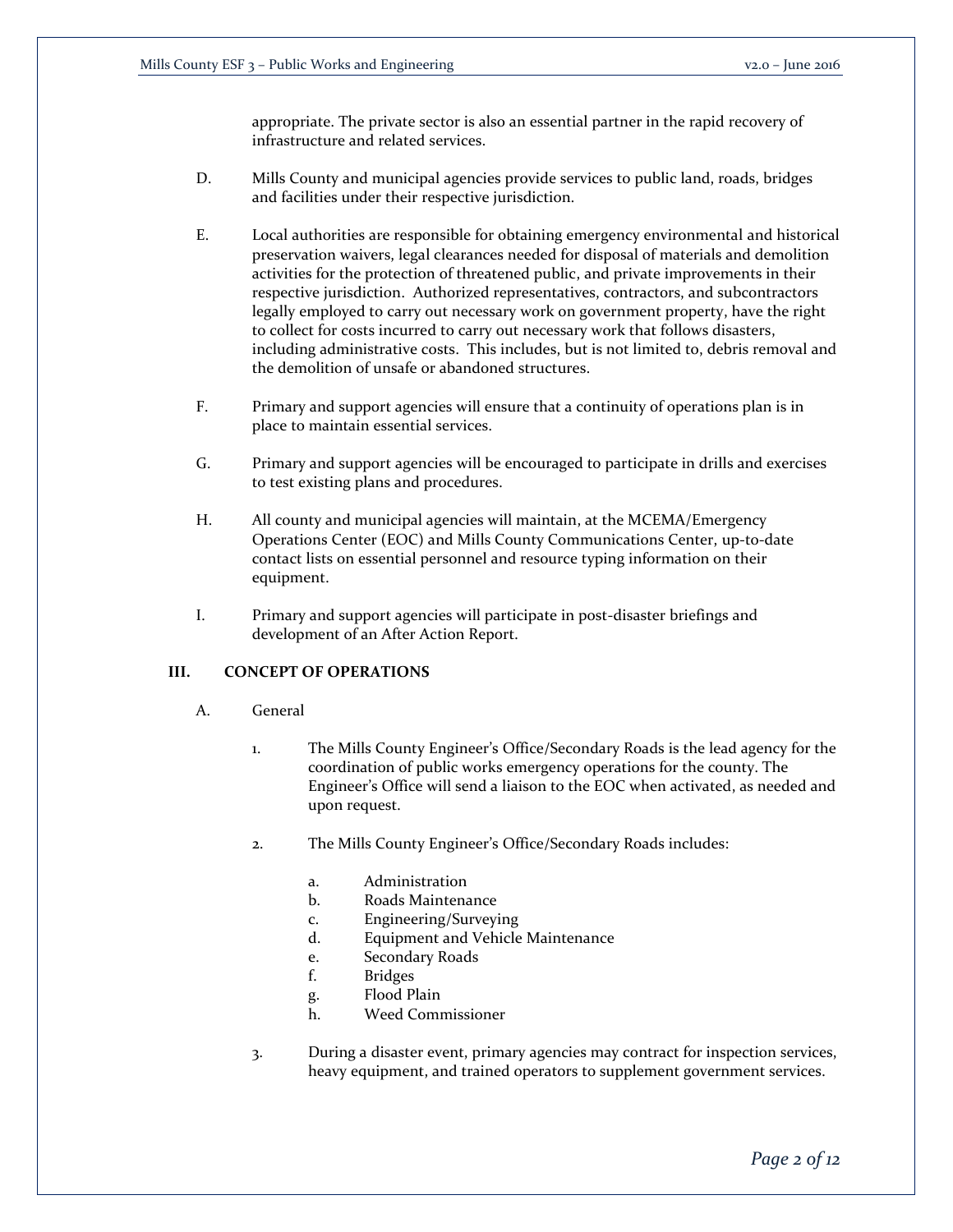- 4. Primary agencies may provide support for heavy rescue operations and may play a key role in establishing multi-purpose staging areas and command posts.
- 5. In emergencies or disasters, the Mills County Engineer or designee works with other agency heads at the EOC or Incident Command Post to establish priorities for emergency engineering operations.
- 6. If the requirements of the situation exceed the capabilities of the local departments, additional personnel and equipment may be requested through mutual aid via Incident Command channels through the EOC.
- 7. Each local government with wastewater treatment and/or drinking water systems will provide for the operation and repair of those local systems. Damages will be reported through the local officials to the Mills County EOC as well as estimated repair time.
- B. Organization
	- 1. Each public works and engineering agency is a county or municipal agency reporting to elected representatives. Within each agency is an identified chain of command that oversees the operational portion of the agency.
	- 2. In the event of an emergency or disaster that results in the activation of the EOC, the concept of the National Incident Management System (NIMS) and Incident Command System (ICS) will be used.
- C. Procedures
	- 1. Each organization under this ESF will follow its internal standard operating procedures when responding to an incident. When appropriate, agencies will assign a representative to the EOC or Incident Command Post as the circumstances dictate.
- D. Phases of Emergency Management
	- 1. Mitigation and Preparedness Activities
		- a. Maintain equipment in response ready condition.
		- b. Maintain current inventory of resources and typing according to NIMS resource standards to bring to the EOC, including personnel.
		- c. Continue to train and utilize NIMS/ICS and other operational procedures to effect full utilization of resources.
		- d. Develop and maintain standard operating procedures for emergency and disaster situations.
		- e. Develop and maintain mutual aid agreements with neighboring jurisdictions.
		- f. Develop and maintain emergency and disaster response policies, plans, and guidelines/procedures.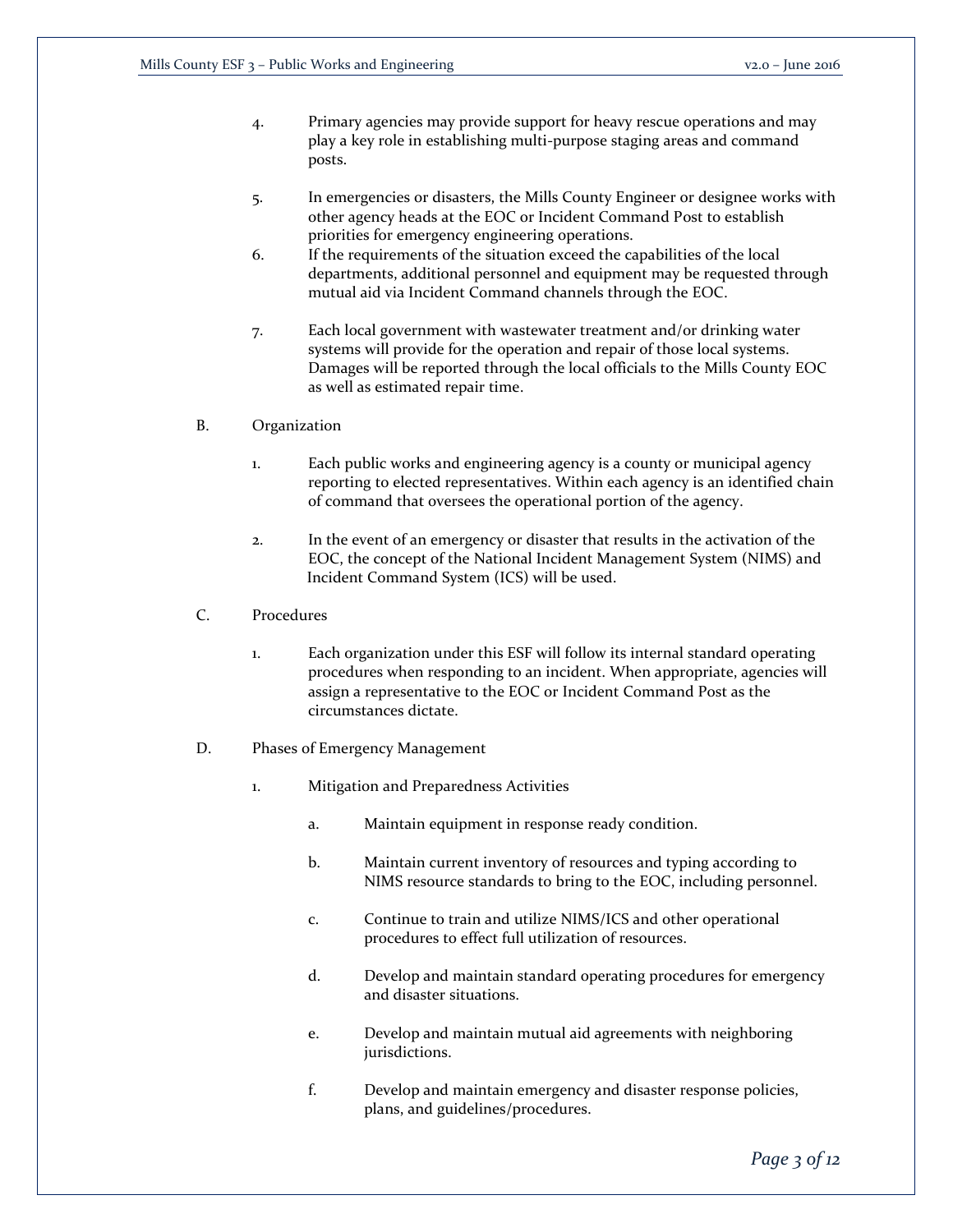g. Identify critical public services and develop plans identifying repair priorities in the event any of these become damaged.

#### 2. Response and Recovery Activities

- a. Appoint a senior official to operate from the EOC or Incident Command Post to coordinate with other agencies, as necessary.
- b. Personnel providing emergency assistance will use their chain of command and work within ICS.
- c. Conduct emergency engineering services as appropriate and as outlined in departmental standard operating procedures.
- d. Report hazardous conditions to Incident Command. After ensuring mitigation steps are taken, report hazardous conditions to the EOC.
- e. Maintain records and document all expenditures during the emergency or disaster.
- f. Support damage assessments to include physical inspections, data compilation and reporting.

### **IV. RESPONSIBILITIES**

- A. Mills County Engineer's Office/Secondary Roads and City Public Works Departments
	- 1. Develop and review agency standard operating procedures, resource inventories, and other operational plans.
	- 2. Ensure that all personnel are trained to appropriate NIMS/ICS level.
	- 3. Promote attendance at training and exercise opportunities that support local/county emergency operations, including damage assessment training.
	- 4. Obtain the required waivers and clearances as related to the ESF and as appropriate.
	- 5. Make and inspect necessary emergency repairs of mains, pump stations, treatment plants, community systems, and domestic water supply systems.
	- 6. Conduct laboratory testing and plant operations to ensure wastewater regulation compliance.
	- 7. After all necessary permits and permissions have been obtained, coordinate demolition and disposal of appropriately identified facilities as immediate health and safety risks. Demolitions will be conducted in accordance with all local, state and federal laws and regulations governing such activities. Demolition of approved public and private properties that do not pose an immediate threat are discussed in more detail in ESF-14.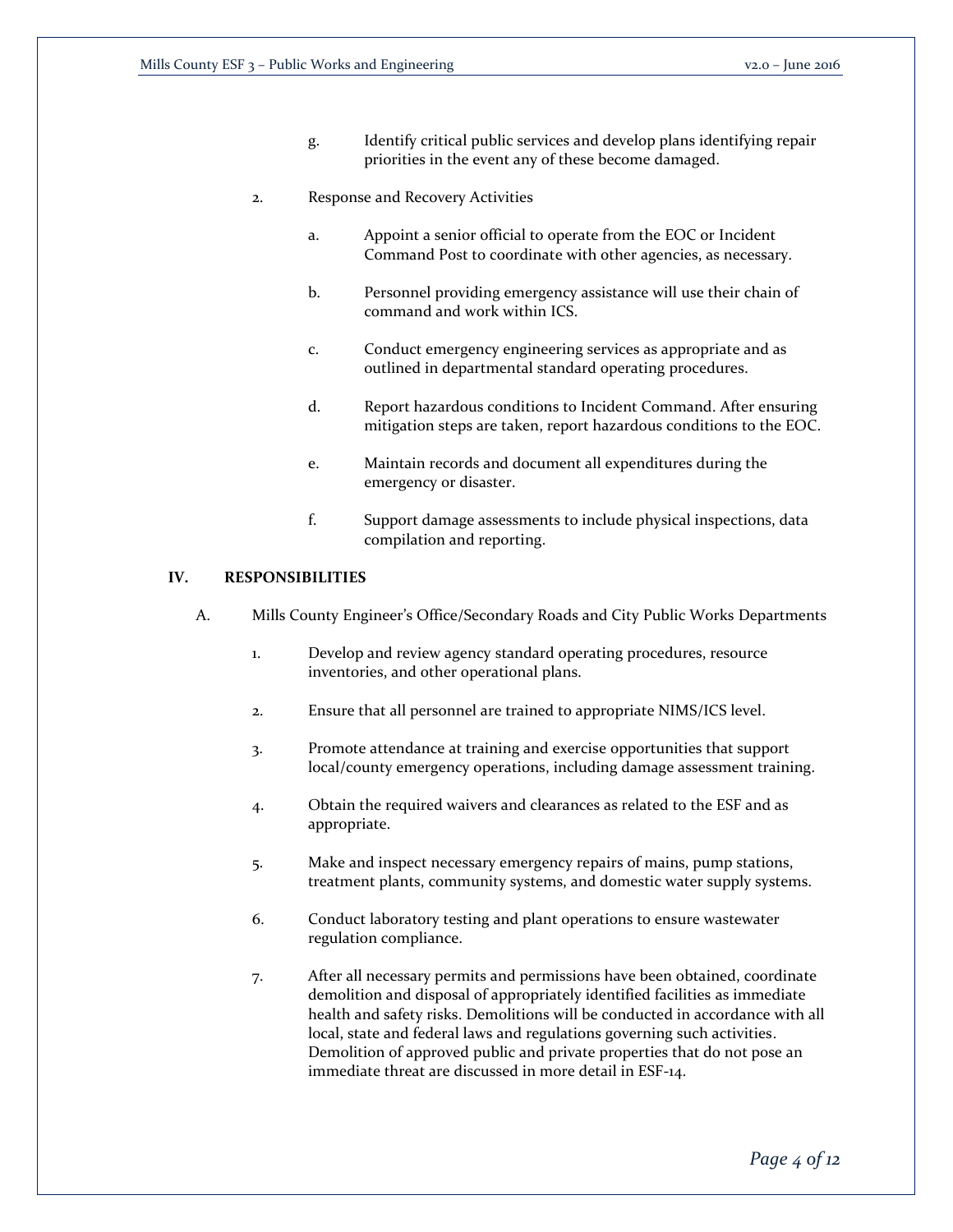- 8. Coordinate additional signage and reader-board needs with Iowa Department of Transportation.
- 9. Ensure the ability to mobilize personnel and equipment for construction or repair of critical infrastructure and other public facilities.
- 10. Conduct emergency operations within their respective political subdivisions.
- 11. Work within the guidelines of mutual aid agreements.
- 12. Conduct damage assessments for public facilities and infrastructure. Report results of damage assessments to the MCEMA/EOC.
- 13. Provide, procure, and maintain equipment.
- 14. Document expenditures for auditing and reimbursement purposes and report to the EOC.
- 15. Identify deficiencies in plans and determine appropriate corrective action recommendations.
- B. Mills County Emergency Management Agency
	- 1. Manage the EOC to support ICS.
	- 2. Act as liaison between local public works agencies and state or federal damage assessment teams, as appropriate.
	- 3. Maintain awareness of local mutual aid agreements.
	- 4. Coordinate the development of an After Action Report (AAR).
	- 5. Collect and coordinate damage assessment information and recovery costs. This includes public and private infrastructure. Additional detail regarding this activity can be found in ESF 14, Recovery.
- C. Support Agencies
	- 1. Promote and support attendance at training and exercise opportunities that support local/county emergency operations.

## **V. ATTACHMENTS**

| ESF Attachment 3.1 | Critical Infrastructure Map/Listing (public facilities, parks, fire<br>stations, police stations, hospitals, public works yards, etc.) |
|--------------------|----------------------------------------------------------------------------------------------------------------------------------------|
| ESF Attachment 3.2 | Emergency Response Checklist – Public Works                                                                                            |
| ESF Attachment 3.3 | Public Works Resources List (Public & Private)                                                                                         |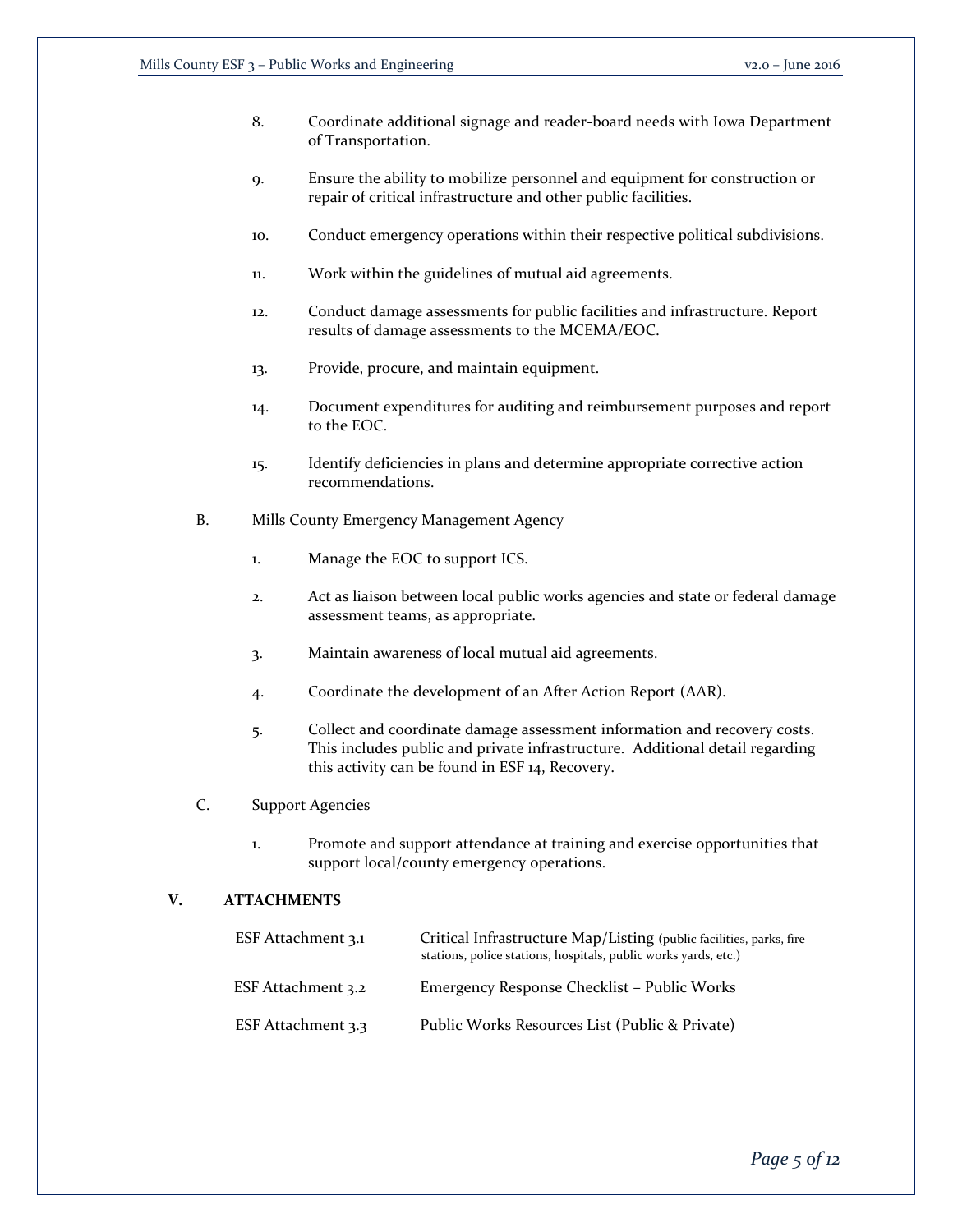## **ESF Attachment 3.1 Critical Infrastructure Map and/or Listing**

The Homeland Security Strategy defines "key assets" as: individual targets whose destruction would not endanger vital systems, but could create local disaster or profoundly damage our Nation's morale or confidence. Key assets include symbols or historical attractions, such as prominent national, state, or local monuments and icons. In some cases, these include quasipublic symbols that are identified strongly with the United States as a Nation.... Key assets also include individual or localized facilities that deserve special

protection because of their destructive potential or their value to the local community.

## **Critical Facilities**

Critical facilities are structures and infrastructure that a jurisdiction places a priority on protecting. Damage to these facilities can endanger life, put vulnerable populations at risk, and impact the delivery of vital services. Both the Mills County PDM Planning Committee and local planning groups identified countywide and community-specific critical facilities. Many critical facilities, typically transportation routes, hospitals/clinics, HAZMAT sites, etc, have overlapping importance for a county and municipality. These are listed under "Countywide" critical facilities. Community-specific critical facilities are listed under each incorporated jurisdiction.

# **Countywide**

| Facilities essential to the welfare of the entire population, especially following a hazard event: |                                          |
|----------------------------------------------------------------------------------------------------|------------------------------------------|
| Mills County Courthouse/Emergency Mgmt.                                                            | Mills County Sheriff's Office/Jail       |
| (also houses EOC and Comm. Center)                                                                 | <b>Mills County Communications Tower</b> |
| Glenwood Police Dept. (Alternate EOC)*                                                             | Oak Township Fire Station                |
| County<br>Engineer's Office/Fueling<br>Mills                                                       |                                          |
| <b>Station</b>                                                                                     |                                          |
| <b>Transportation Systems:</b>                                                                     |                                          |
| Interstate 29                                                                                      | US Highway 34                            |
| US Highway 59                                                                                      | US Highway 275/221 <sup>st</sup> Street  |
| <b>BNSF Railroad Line</b>                                                                          | US 34/BNSF Bridge (2)                    |
| US 34/West Nishnabotna Bridge                                                                      | Missouri River/Highway 370 Bridge        |
| <b>BNSF/Missouri River Bridge</b>                                                                  | Missouri River/US Highway 34 Bridge      |
| Interstate 29 Bridges/Overpasses (3)                                                               |                                          |
| <b>Utility Systems/HAZMAT Sites:</b>                                                               |                                          |
| <b>Glenwood Wastewater Treatment Plant</b>                                                         | Loess Hills Landfill                     |
| <b>Pacific Junction Farm Service</b>                                                               | Vinton Fertilizer (Pacific Junction)     |
| <b>Bunge Corporation</b>                                                                           | Farm Service Co. (Malvern)               |
| Agriland - Malvern                                                                                 | Farm Service Co. (Silver City)           |
| <b>Qwest Communications (Glenwood)</b>                                                             | Feed Energy - Pacific Junction           |
| <b>Qwest Communications (Malvern)</b>                                                              | <b>Henderson Farm Service</b>            |
| Natural Gas Pipeline of America                                                                    | United Suppliers - Pacific Junction      |
| <b>Glenwood Water Treatment Plant</b>                                                              |                                          |
| <b>Other Vulnerable Population Centers:</b>                                                        |                                          |
| <b>Glenwood Resource Center</b>                                                                    | Glen Haven Nursing Home                  |
| Linnwood Estates Assisted Living Facility                                                          | Park Place Nursing Home                  |
| Manor of Malvern Nursing Home                                                                      | Hospice with Heart                       |
| Mills County Fairgrounds                                                                           | Mid-America Motorplex                    |
| Glenwood Lake Park & Campground                                                                    | On With Life (Rehabilitation center)     |

*Page 6 of 12*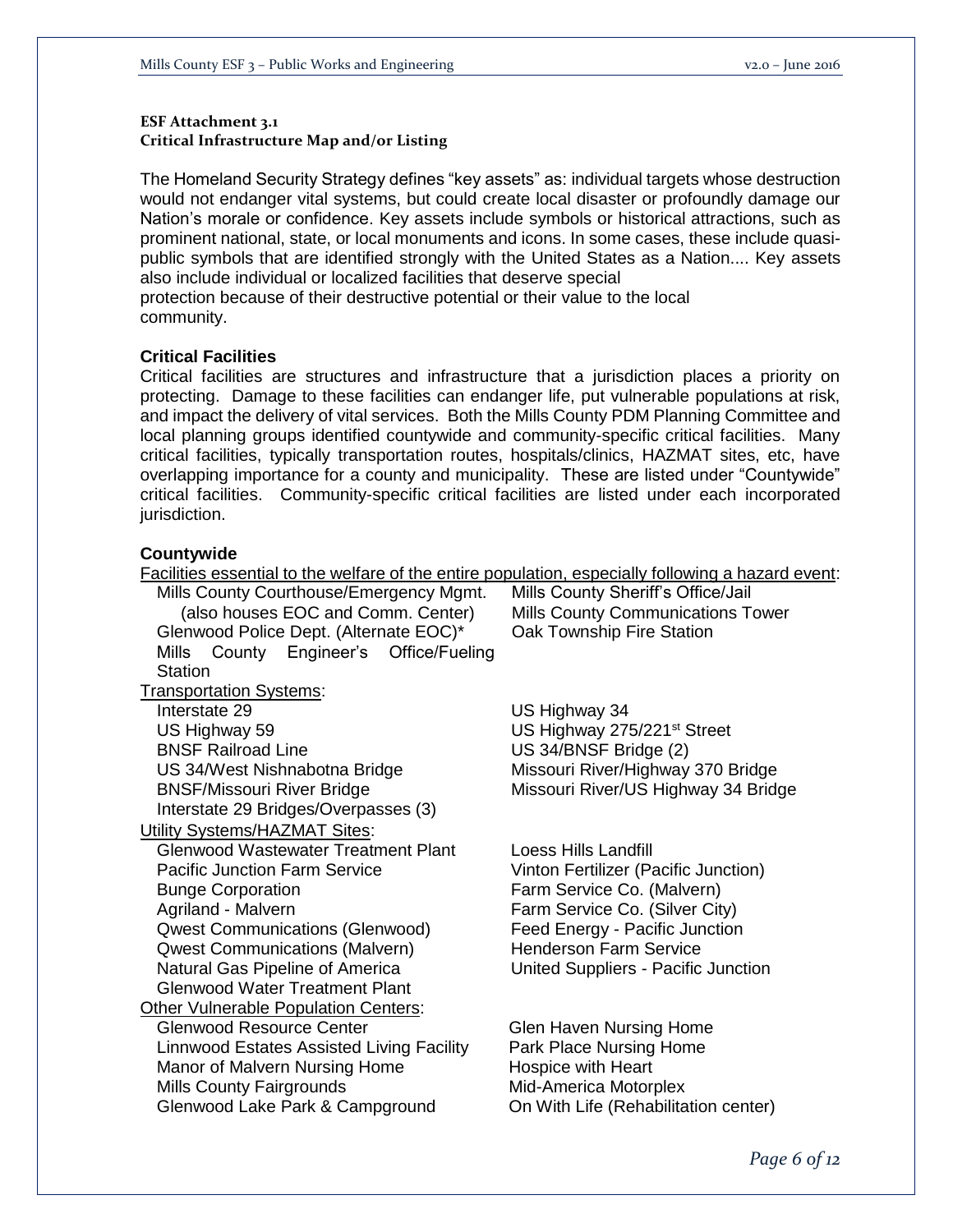| <b>Loess Hills Estates</b>                                                                                                                      |
|-------------------------------------------------------------------------------------------------------------------------------------------------|
| East Mills Community School District East Mills Community School District<br>(Nishna Valley)                                                    |
| Facilities essential to the welfare of the entire population, especially following a hazard event:                                              |
| <b>Community Building</b>                                                                                                                       |
| County Highway 34                                                                                                                               |
| <b>Water Wells</b><br>Viner's Hazardous Waste Facility                                                                                          |
| Churches (3)                                                                                                                                    |
| Facilities essential to the welfare of the entire population, especially following a hazard event:                                              |
| Library<br>Post Office<br><b>Police Station</b>                                                                                                 |
| County Highway 385                                                                                                                              |
| <b>Sulfuric Acid Facility</b><br>GRC 10,000 Gallon Propane Tank                                                                                 |
| <b>Wood Glen Apartments</b><br><b>Glenwood Heights Apartments</b><br><b>Loess Hills Apartments</b><br><b>Senior Center</b><br>Lynn Wood Estates |
| Facilities essential to the welfare of the entire population, especially following a hazard event:                                              |
| <b>Fire Department</b><br><b>Water Treatment Facility</b><br><b>Scoular Elevator</b>                                                            |
|                                                                                                                                                 |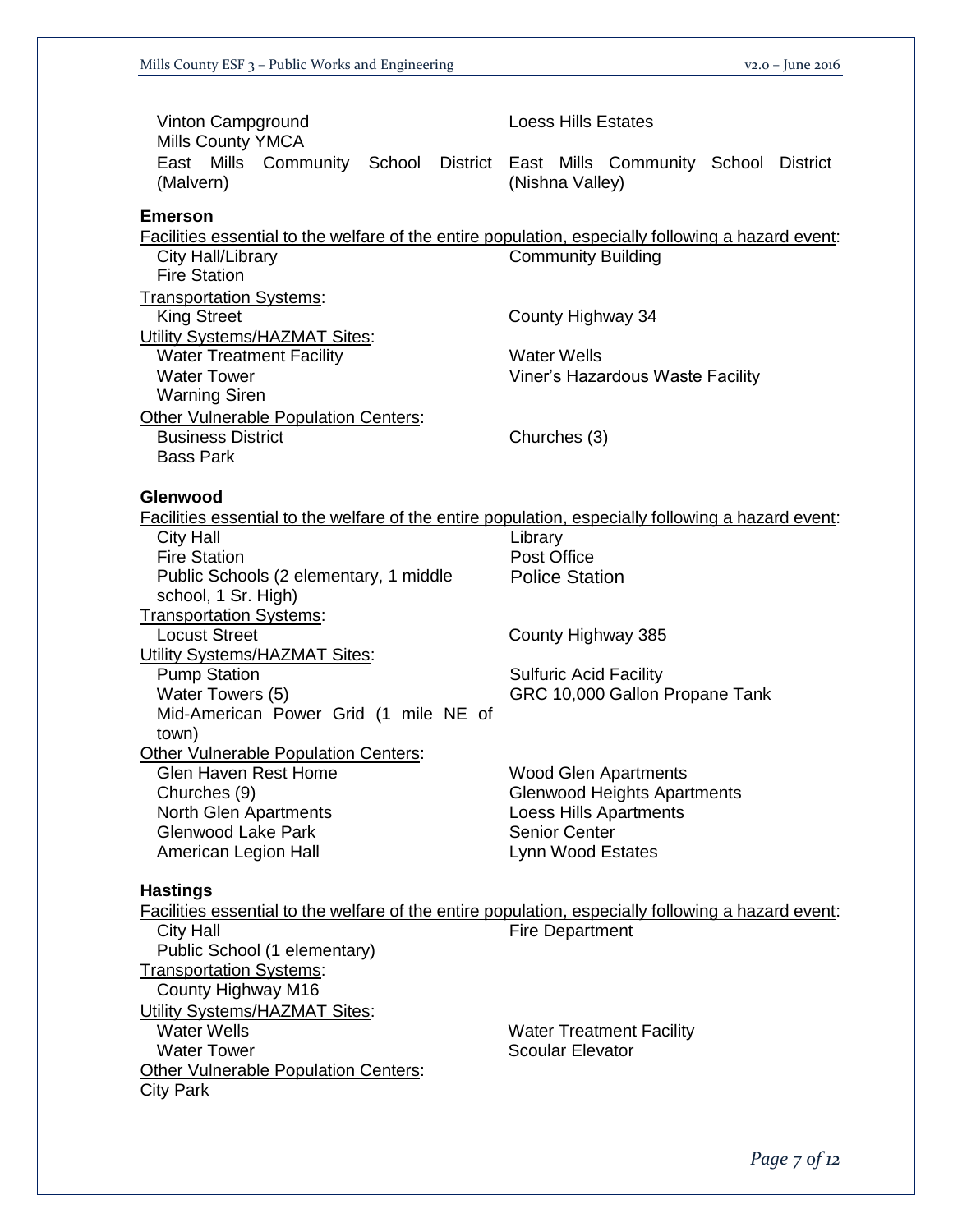# **Henderson**

| Facilities essential to the welfare of the entire population, especially following a hazard event:        |                                           |
|-----------------------------------------------------------------------------------------------------------|-------------------------------------------|
| <b>City Hall/Community Center/Library</b>                                                                 | <b>Fire Department</b>                    |
| <b>Transportation Systems:</b>                                                                            |                                           |
| County Road M21                                                                                           | County Road H12                           |
| Utility Systems/HAZMAT Sites:                                                                             |                                           |
| <b>Heartland Coop</b>                                                                                     | Wastewater Lagoon                         |
| <b>Water Tower</b>                                                                                        | <b>Telephone Building</b>                 |
| <b>Water Wells</b>                                                                                        |                                           |
| Other Vulnerable Population Centers:                                                                      |                                           |
| <b>City Park</b>                                                                                          | <b>Business District</b>                  |
|                                                                                                           |                                           |
| <b>Malvern</b>                                                                                            |                                           |
| <b>Facilities essential to the welfare of the entire population, especially following a hazard event:</b> |                                           |
| <b>City Hall</b>                                                                                          | <b>Rescue Unit Building</b>               |
| <b>Fire Station</b>                                                                                       | <b>Medical Clinic</b>                     |
| <b>Community Center</b>                                                                                   | Public School (1 Jr./Sr. High)            |
| <b>Transportation Systems:</b>                                                                            |                                           |
| County Road L66 (Main Street)                                                                             |                                           |
| <b>Utility Systems/HAZMAT Sites:</b>                                                                      |                                           |
| <b>Water Treatment Plant</b>                                                                              | <b>Power Grid</b>                         |
| <b>Wastewater Treatment Plant</b>                                                                         | <b>Swimming Pool</b>                      |
| <b>Water Tower</b>                                                                                        | Qwest Building (phone switching terminal) |
| <b>Heartland Coop</b>                                                                                     | Casey's General Store (gas station)       |
| Agriland                                                                                                  |                                           |
| <b>Other Vulnerable Population Centers:</b>                                                               |                                           |
| <b>Business District (Main Street)</b>                                                                    | <b>City Park</b>                          |
|                                                                                                           |                                           |
| <b>Pacific Junction</b>                                                                                   |                                           |
| Facilities essential to the welfare of the entire population, especially following a hazard event:        |                                           |
| <b>City Hall</b>                                                                                          | <b>Fire Station</b>                       |
| <b>Community Hall</b>                                                                                     | <b>Ambulance Building</b>                 |
| Post Office                                                                                               |                                           |
| <b>Transportation Systems:</b>                                                                            |                                           |
| County Highway L31                                                                                        |                                           |
| Utility Systems/HAZMAT Sites:                                                                             |                                           |
| <b>Water Treatment Plant</b>                                                                              | <b>Lift Station/Pump Station</b>          |
| <b>Wastewater Treatment Plant</b>                                                                         | <b>Heartland Coop</b>                     |
| <b>Phone Service Building</b>                                                                             |                                           |
| <b>Other Vulnerable Population Centers:</b>                                                               |                                           |
| <b>Whistlestop Park</b>                                                                                   | P.J. Memorial Park                        |
| Churches (2)                                                                                              |                                           |
|                                                                                                           |                                           |
| <b>Silver City</b>                                                                                        |                                           |
| Facilities essential to the welfare of the entire population, especially following a hazard event:        |                                           |
| <b>City Hall</b>                                                                                          | Library                                   |
| <b>Fire Station</b>                                                                                       | Post Office                               |
| <b>Transportation Systems:</b>                                                                            |                                           |
|                                                                                                           |                                           |
| County Road L55                                                                                           |                                           |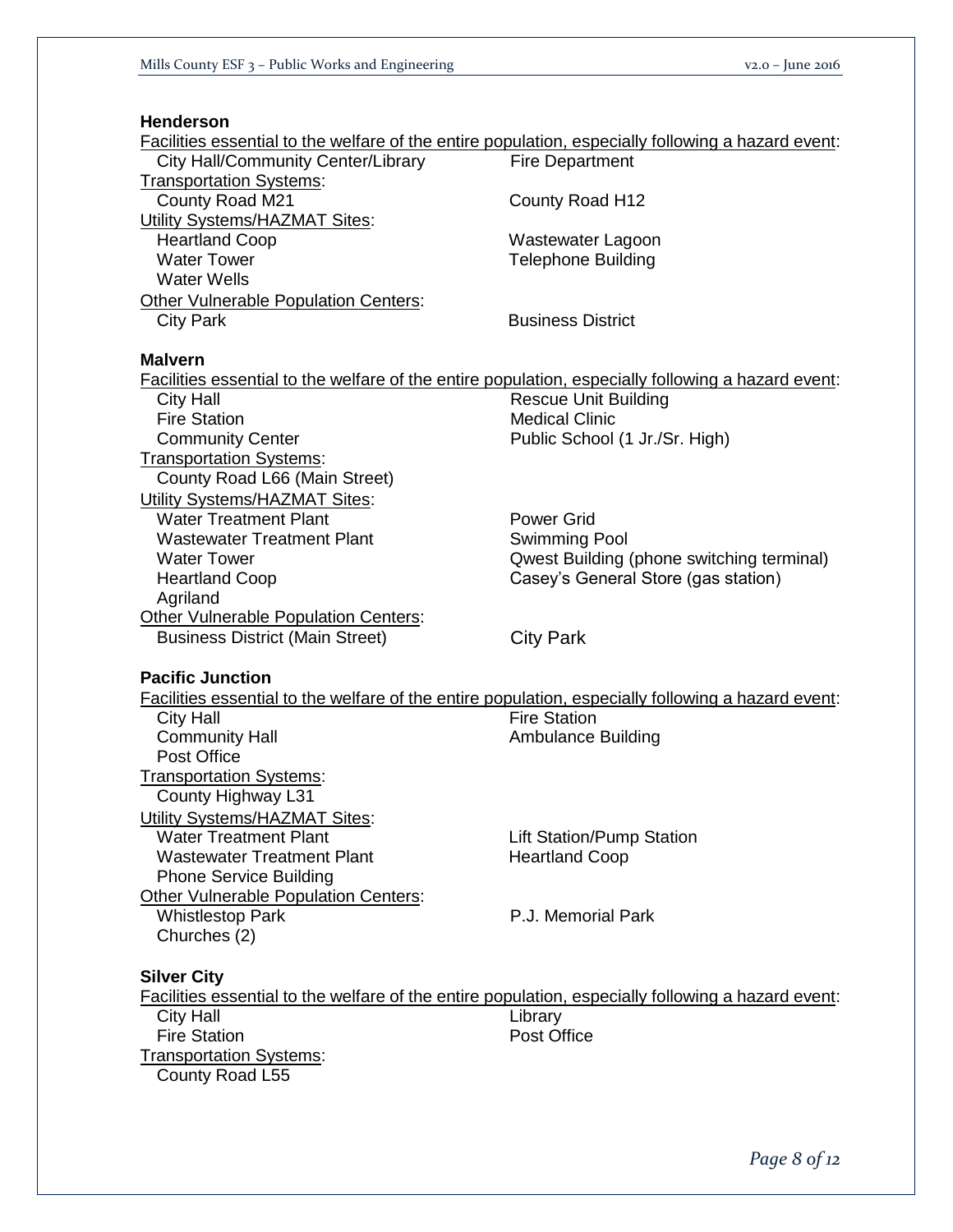Utility Systems/HAZMAT Sites:<br>Water Treatment Plant Lift Station/Lagoons **Heartland Coop Other Vulnerable Population Centers:** American Legion Hall **Centennial Park** Wabash Trace Nature Trail

Qwest Building (phone switching terminal)

*Page 9 of 12*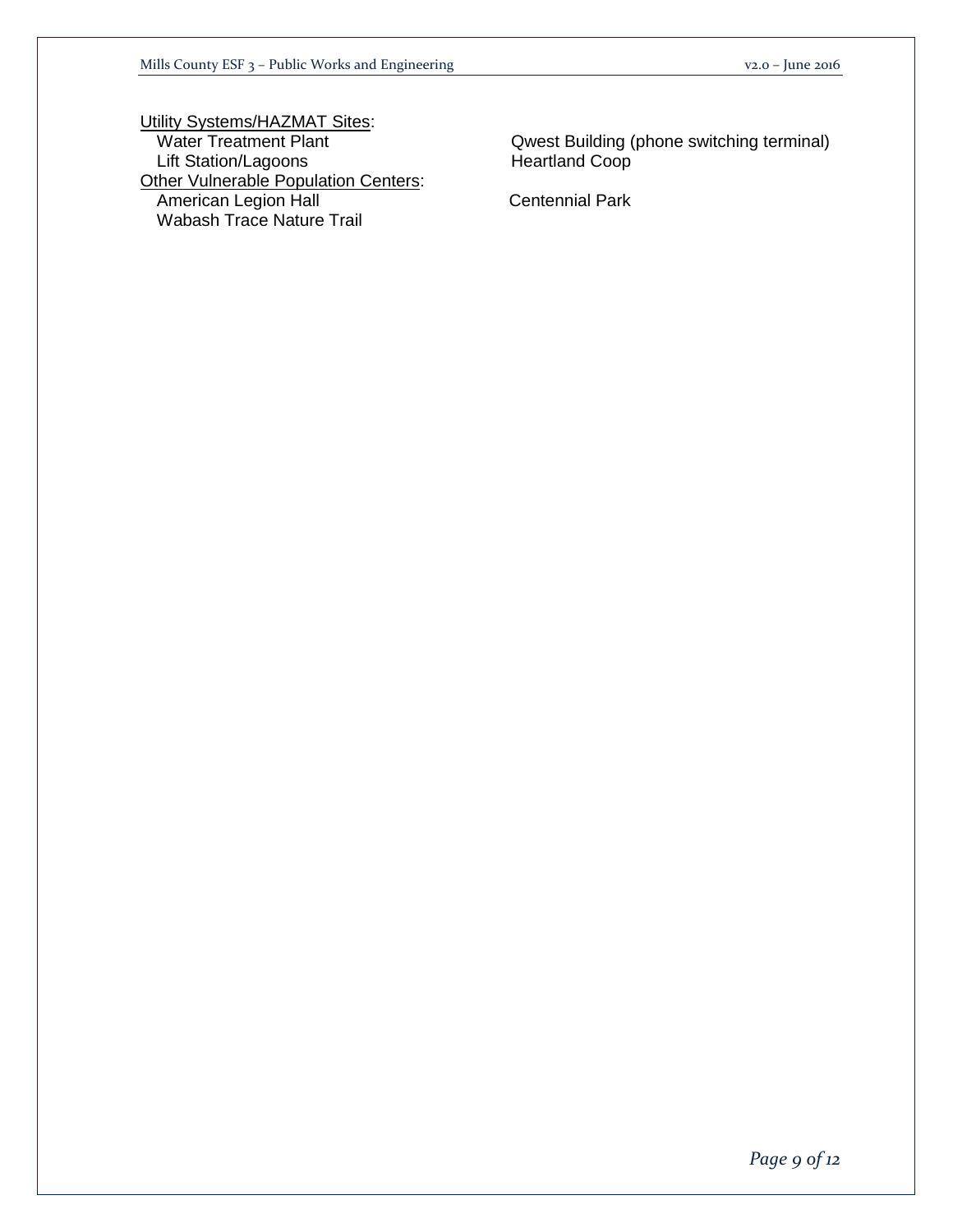# **ESF Attachment 3.2**

**Emergency Response Checklist – Public Works and Engineering**

| <b>Emergency Response Checklist - Public Works &amp; Engineering</b>                                           |                                                                                                                                                                                                                                                                                                                                                                                                                                                                                                                                                                                                                    |
|----------------------------------------------------------------------------------------------------------------|--------------------------------------------------------------------------------------------------------------------------------------------------------------------------------------------------------------------------------------------------------------------------------------------------------------------------------------------------------------------------------------------------------------------------------------------------------------------------------------------------------------------------------------------------------------------------------------------------------------------|
| <b>Emergency Management Phase</b>                                                                              | <b>Actions</b>                                                                                                                                                                                                                                                                                                                                                                                                                                                                                                                                                                                                     |
| <b>Mitigation</b><br>Activities designed to prevent or<br>lessen the effects of a hazard.                      | Participate in hazard identification process<br>and identify and correct vulnerabilities in the<br>public works system.                                                                                                                                                                                                                                                                                                                                                                                                                                                                                            |
| <b>Preparedness</b><br>Activities designed to improve<br>Readiness capabilities.                               | Maintain this ESF Annex, as well as supporting<br>guidelines and operating procedures.<br>Review all portions of the EOP to ensure<br>proper coordination of public works and<br>engineering activities.<br>Ensure public works and engineering<br>personnel receive appropriate emergency<br>operations training. (NIMS/ICS)<br>Establish contact with private resources that<br>could provide support during an emergency.<br>Participate in emergency training and exercises.                                                                                                                                   |
| <b>Response</b><br>Activities designed to save lives, protect property<br>and contain the effects of an event. | Provide public works and engineering support<br>on a priority basis as determined by the EOC<br>and the Incident Commander(s).<br>Provide representative to the EOC as requested.<br>Inspect damage to streets, bridges, and public<br>buildings and provide this information to the<br>Mills County EMA/EOC.<br>Support decontamination as necessary.<br>Clear roads to facilitate emergency operations.<br>Close roads and construct barricades as directed.<br>Make recommendations on priority of repairs.<br>Request outside assistance from surrounding<br>jurisdictions and the private sector as required. |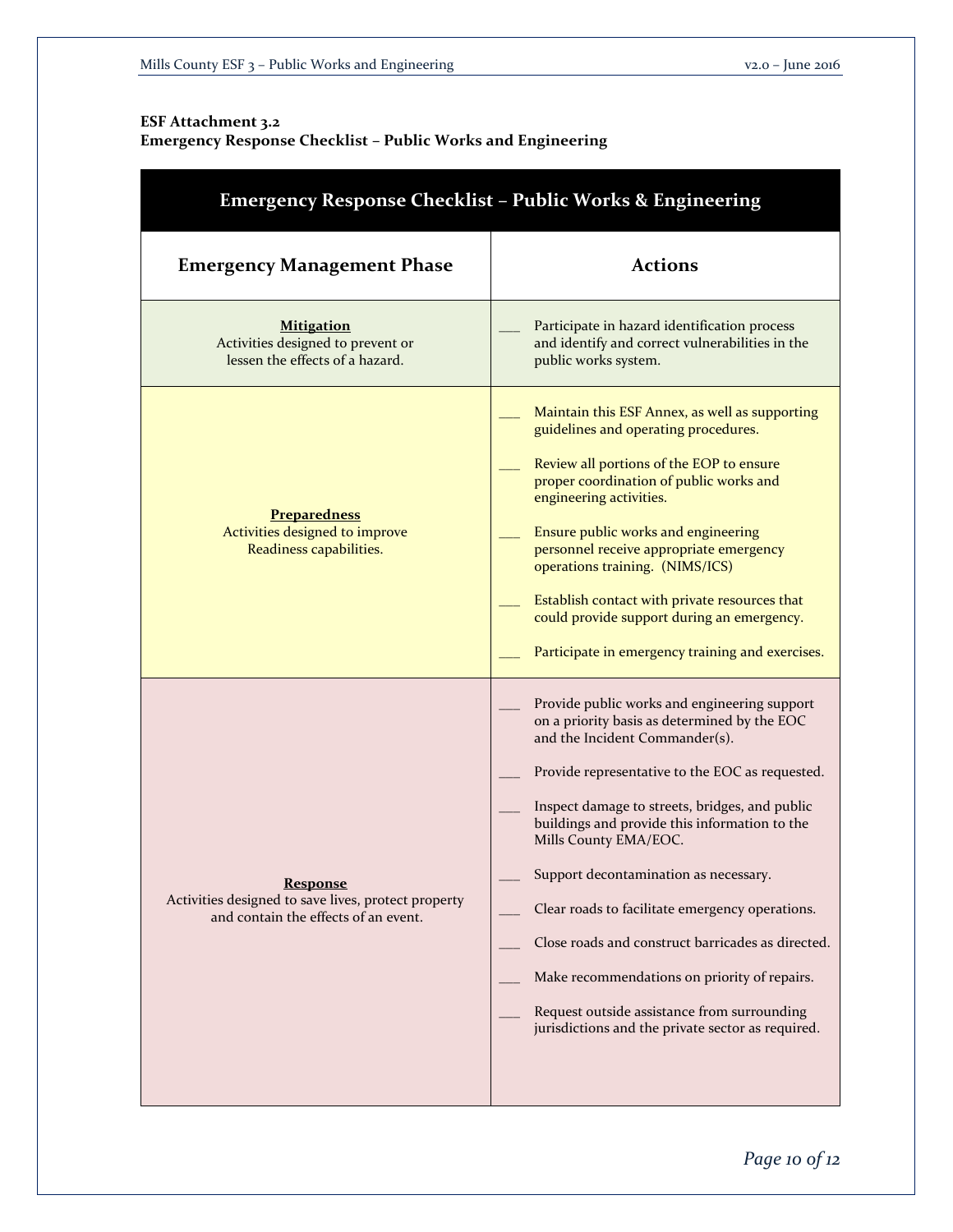|                                                                                   | Assist in emergency operations as described<br>in ESF #9 - Search and Rescue.                                        |
|-----------------------------------------------------------------------------------|----------------------------------------------------------------------------------------------------------------------|
|                                                                                   | Conduct other specific response actions as<br>dictated by the situation.                                             |
|                                                                                   | Continue to repair infrastructure and buildings<br>on a priority basis.                                              |
| <b>Recovery</b>                                                                   | Continue all activities in coordination with the<br>EOC based on the requirements of the incident.                   |
| Activities designed to ensure continued<br>public safety and return the community | Participate in after-action reports and critiques.                                                                   |
| to pre-disaster levels.                                                           | Make necessary changes in this ESF Annex<br>and supporting plans and procedures.                                     |
|                                                                                   | Recommend changes in planning, zoning, and<br>building codes to prevent or lessen the effect of<br>future disasters. |
|                                                                                   |                                                                                                                      |